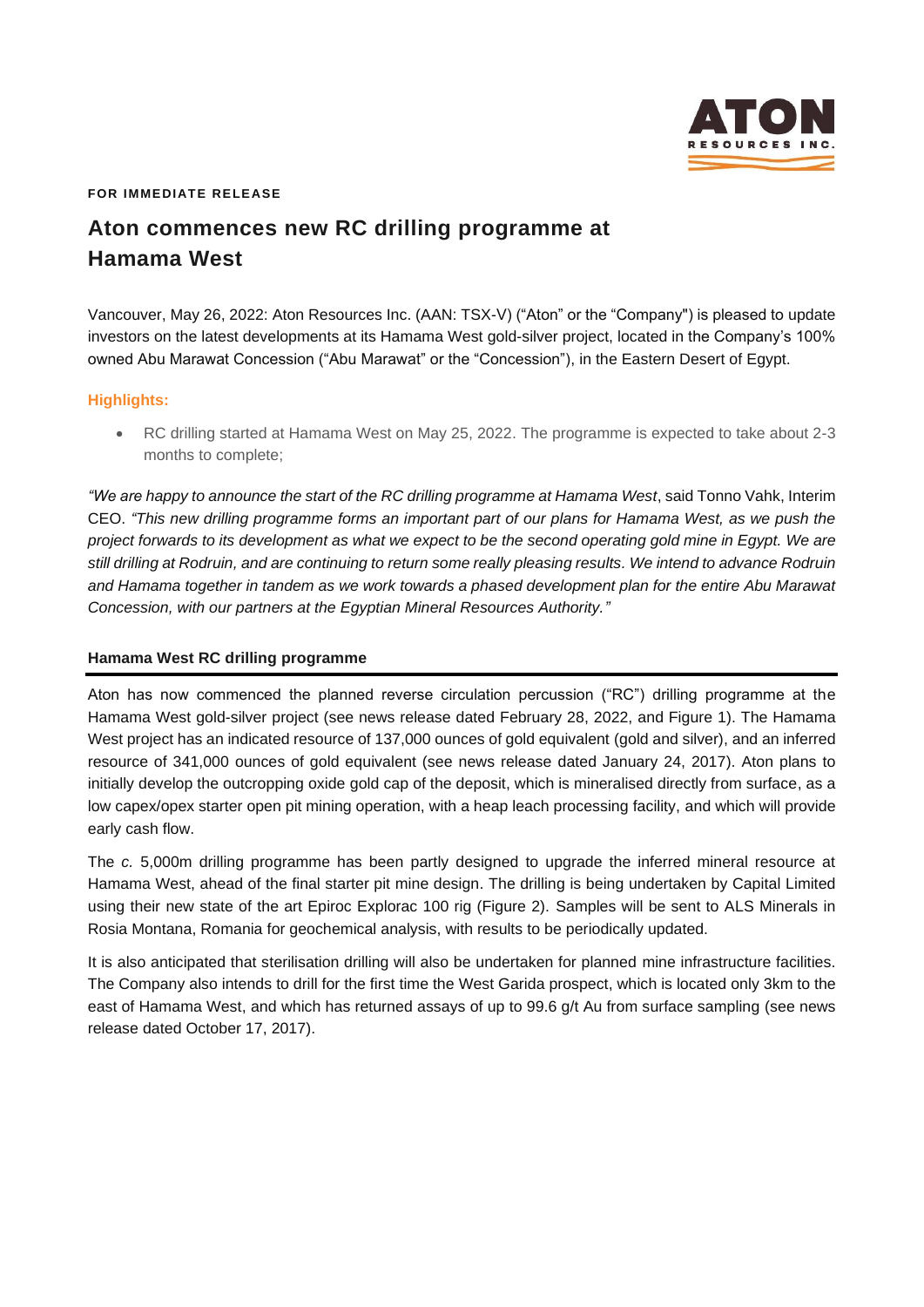

**Figure 1:** Geology plan of the Abu Marawat Concession, showing the location of the Hamama West project



**Figure 2:** Capital Limited's Explorac 100 RC rig collaring off the first hole HAP-101